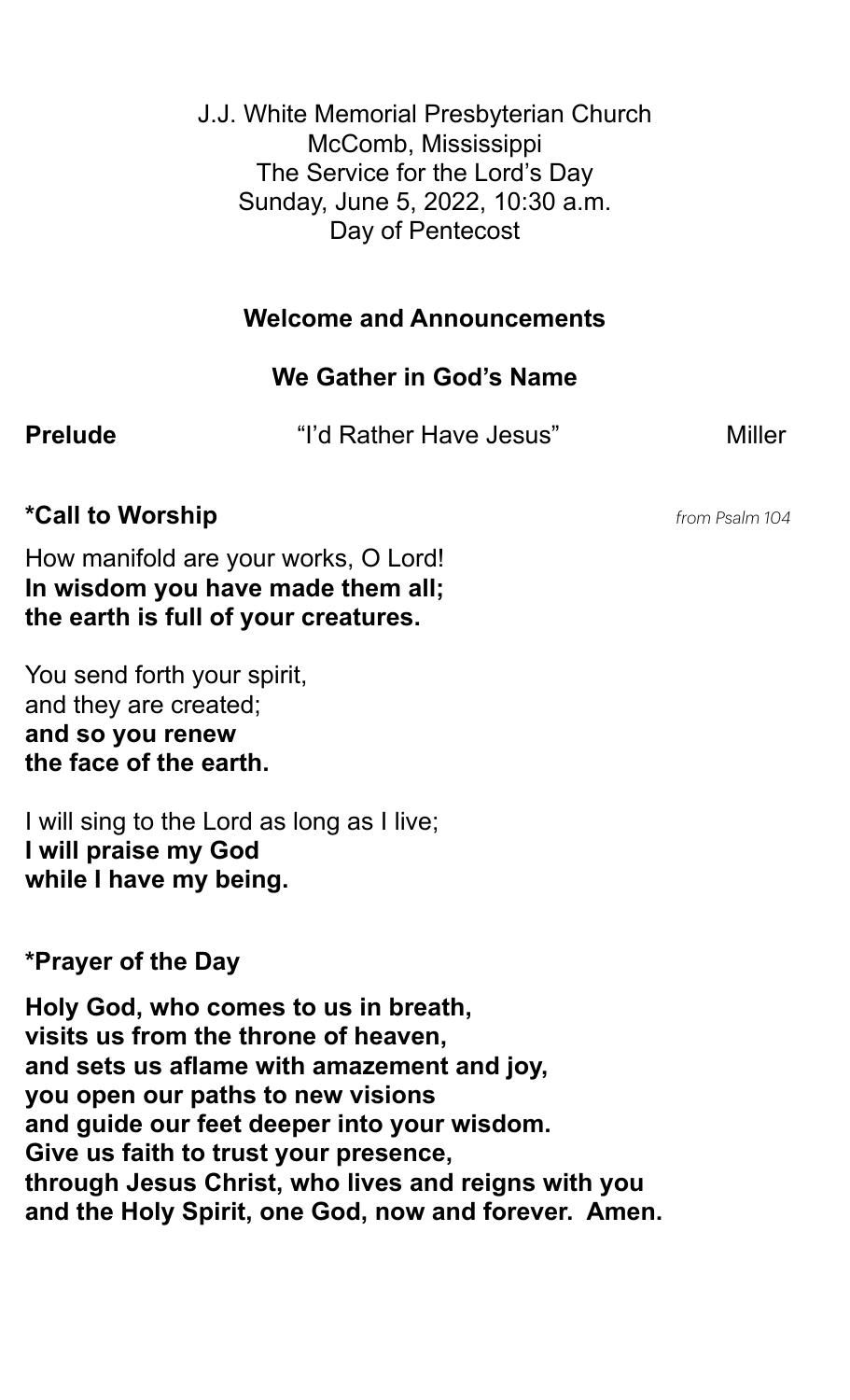\***Hymn 290 "Spirit of God, Descend Upon My Heart" (Verses 1,2 & 5)**

## **Call to Confession**

God's Spirit has gathered us for worship. Let us confess our sins and get right with God.

#### **Prayer of Confession**

**Spirit of God, we build walls and barriers. We assume and stereotype. We devalue difference and stick with what is known and familiar. Forgive our lack of courage. Embolden us to cross boundaries of difference. Fill us with your Holy Spirit that gathers us together and calls us to community. Amen.** 

### **Assurance of God's Forgiveness**

"Everyone who calls on the name of the Lord shall be saved." *Acts 2:21*  In Jesus Christ, we are forgiven and freed. **Thanks be to God.**

Now may the peace of Christ be with you all. **And also with you!** Amen.

# **We Hear God's Word**

#### **A Prayer for Guidance as We Hear God's Word**

**Scripture** Colossians 1:13-23 **Sermon** "Ground of Our Hope: The Supremacy of the Son of God" the Reverend Dr. Catherine Cook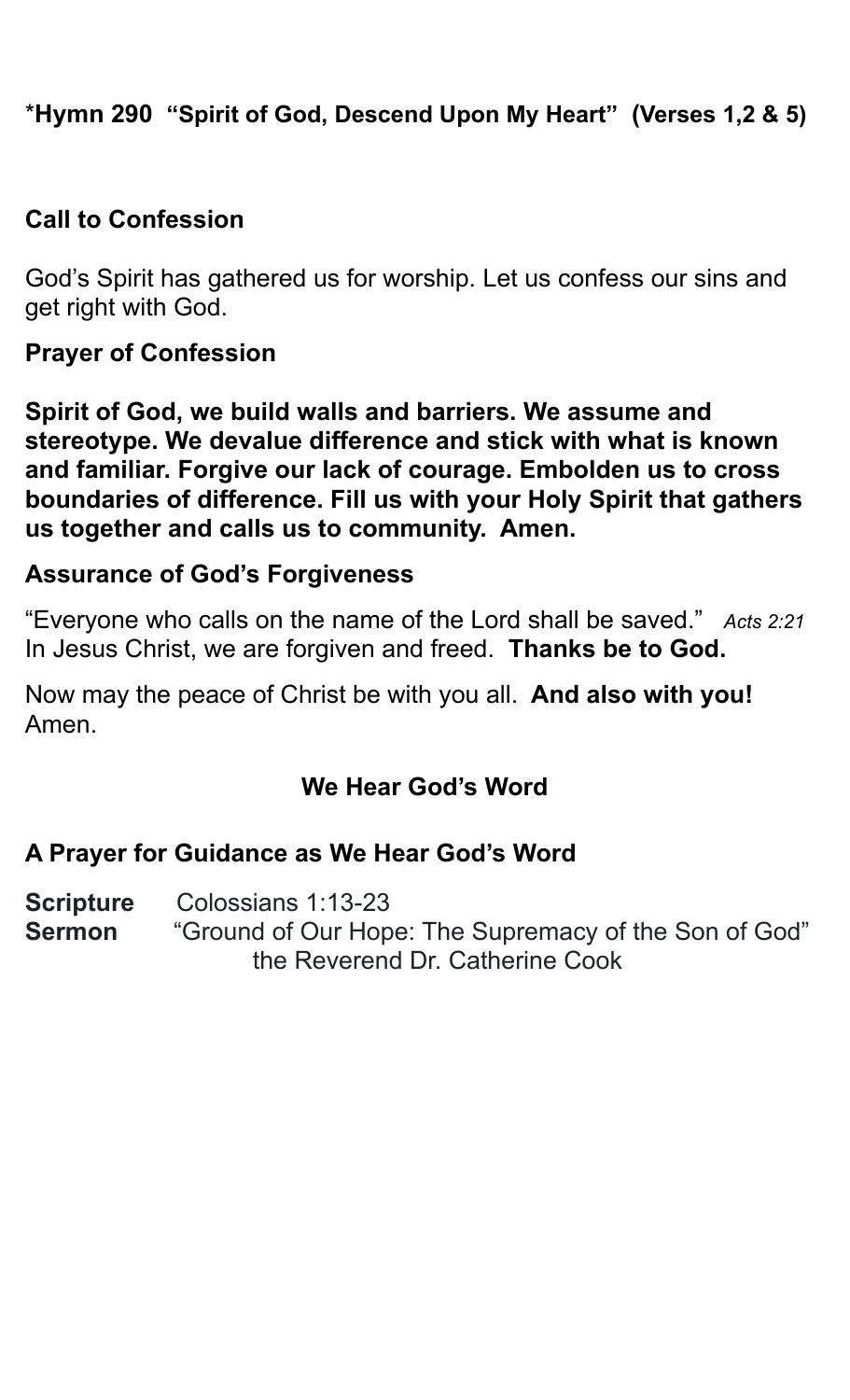# *\****An Affirmation of Faith** *from the Nicene Creed*

We believe in one God, the Father, the Almighty, maker of heaven and earth, of all that is, seen and unseen. We believe in one Lord, Jesus Christ, the only Son of God, eternally begotten of the Father, God from God, Light from Light, true God from true God, begotten, not made, of one Being with the Father; through him all things were made. For us and for our salvation he came down from heaven, was incarnate of the Holy Spirit and the Virgin Mary and became truly human. For our sake he was crucified under Pontius Pilate; he suffered death and was buried. On the third day he rose again in accordance with the Scriptures; he ascended into heaven and is seated at the right hand of the Father. He will come again in glory to judge the living and the dead, and his kingdom will have no end.

# **\*The Gloria Patri**

**Glory be to the Father and to the Son and to the Holy Ghost. As it was in the beginning, is now, and ever shall be, world without end. Amen! Amen!** 

\***Hymn 295 "Breathe on Me Breath of God"**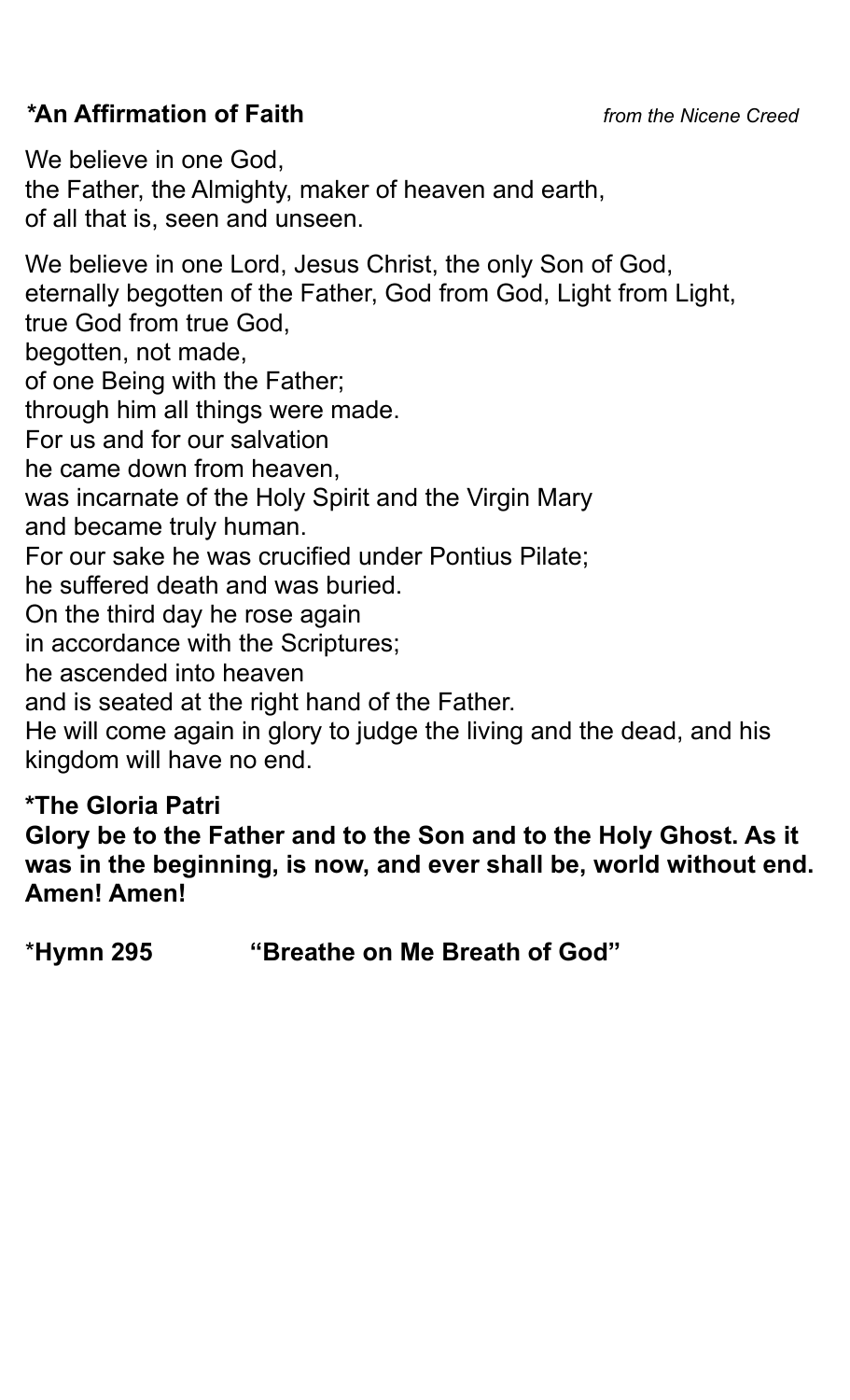$\overbrace{\hspace{27mm}}^{styst}$ **Battlet** 

# **The Sacrament of Holy Communion**

Invitation to God's Table

Great Prayer of Thanksgiving

The Lord be with you. **And also with you.** Lift up your hearts. **We lift them up to the Lord.** Let us give thanks and praise to God. **It is always right and our greatest joy to give God thanks and praise….**

….Therefore, we join our voices with all those who sing your praise **Holy, holy, holy, God of power and might. Heaven and earth are full of your glory. Hosanna in the highest. Blessed is the One who comes in the name of the Lord. Hosanna in the highest….**

….for great is the mystery of our faith: **Christ has died. Christ is risen. Christ will come again….**

**…**as our Savior, Jesus, taught us to pray when he said: **Our Father, who art in heaven, hallowed be thy name. Thy kingdom come; thy will be done on earth as it is in heaven. Give us this day our daily bread and forgive us our debts as we forgive our debtors. And lead us not into temptation, but deliver us from evil. For thine is the kingdom and the power and the glory forever and ever. Amen.**

Words of Institution

Communion of God's People